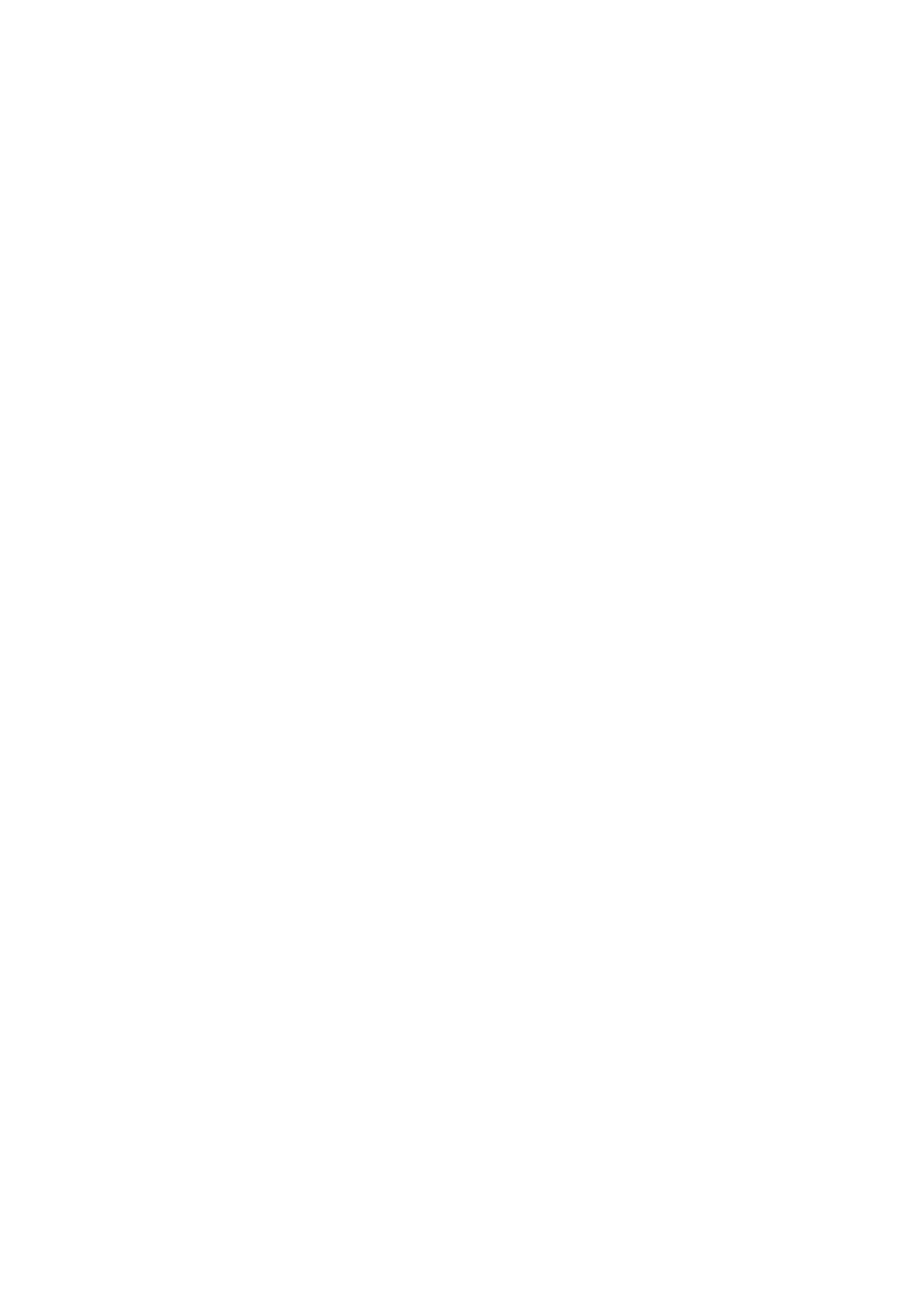

## **HALLAM GRANGE BOWLING CLUB**

**[www.hallamgrangebowlsclub.org.uk]**

#### **MEMBERS' HANDBOOK**

#### **The Club**

Hallam Grange Bowling Club offers a green and associated facilities where members can enjoy bowls as a social event for its own sake, competition at various levels, gentle exercise and opportunities for other kinds of social interaction. Members may join together to form competitive teams to take part in the various leagues which are organized by the Sheffield & District Parks Bowling Association, Sheffield & District Works Sports Association and Sheffield & Hallamshire Crown Green Bowling Association. There is a tradition of a friendly welcome coupled with informal support for new members as well as more formal coaching.

#### **The Organisation**

The bowling club [HGBC] is a sub-section of the Hallam Grange Lawn Tennis Club Limited [HGLTC]. The entire organization is a 'not for profit' company managed by a board of directors which has representation on each major section of the club and with each in turn having representation on the main board. Other sections are Bridge, Table Tennis and Tennis. The leadership of the Bowls Section is provided by a committee made up of elected officers and members. Two members of the HGLTC are appointed 'ex officio' but they do not have voting rights. Contact details can be found on the Bowls Section website [www.hallamgrangebowlsclub.org.uk], the HGLTC website and on the HGBC notice boards.

#### **Finance**

An annual membership fee is paid to HGLTC. Separate accounts for HGLTC and HGBC are published annually. Funds are held by the HGLTC for the purposes of all sections of the club. This includes the Grounds-man's fees for the maintenance of the green and other fees for the maintenance of the surrounds. The day to day running costs of HGBC are met from members' contributions to the activities which take place in the course of the year.

#### **The Game**

The green is normally available for play between late March/early April and November. These limits, which have some flexibility, are set by the Grounds-man, the Green's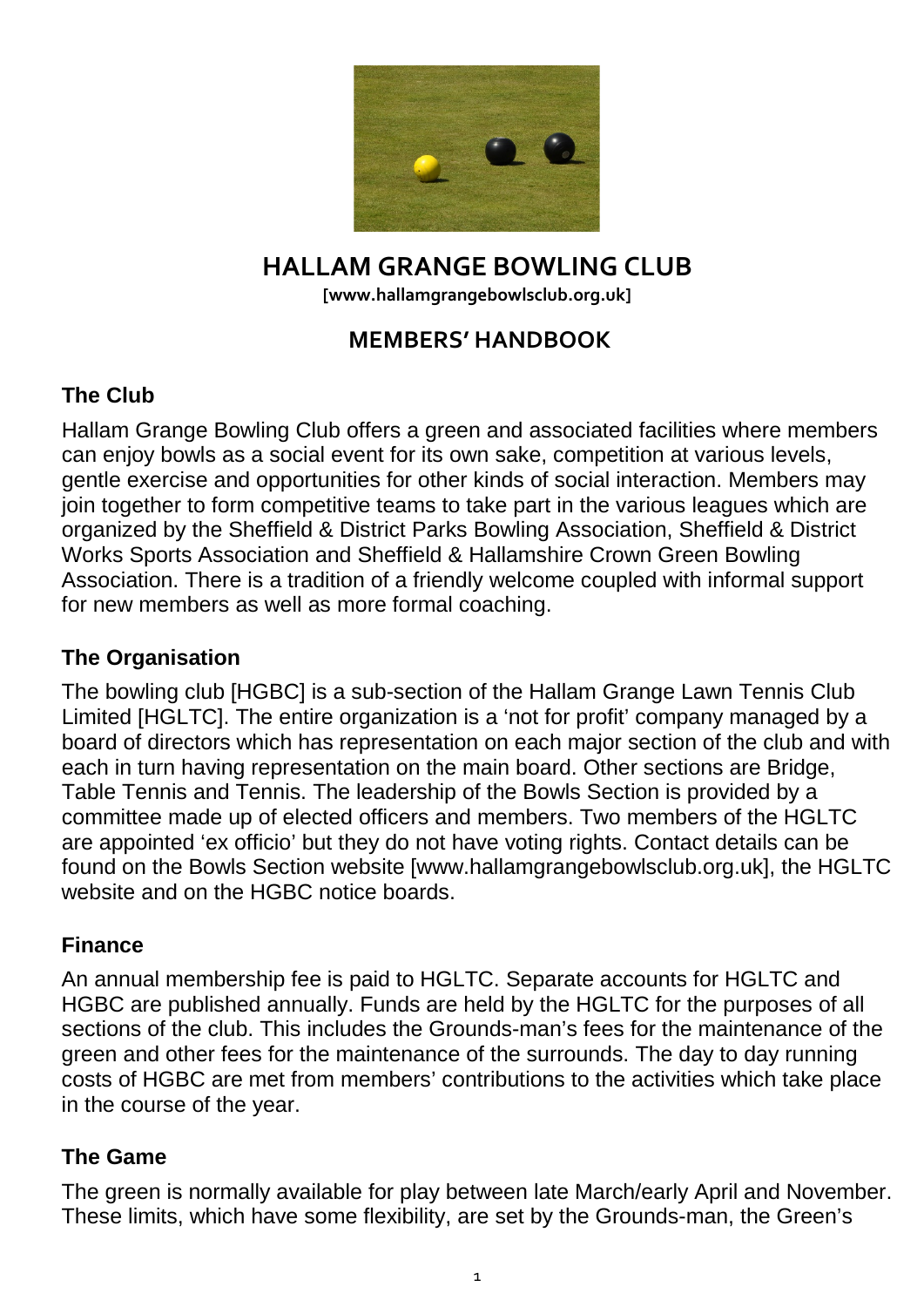Co-ordinator and the Club Captain. There is plenty of scope for social bowling throughout the season and access is only limited by the demands of league matches, inter club friendlies and internal competitions which culminate in two 'Finals Days'. Usually Saturday afternoons are reserved for 'Club Day' social bowling, monthly merits or friendlies. We do not play in any Saturday leagues. **Members are always welcome on 'Club Day' and members are encouraged to sign up for the friendly matches and the internal competitions.**

#### **Etiquette**

The game has an etiquette of its own which should govern all play and which is set out in the British Crown Green Bowling Association's Rule Book. These rules should be seen as the framework within which all competitive play is to be undertaken. A guide to the etiquette of the game is on the HGBC notice board and on the website [www.hallamgrangebowlsclub.org.uk] which new members should acquaint themselves with but established members will be pleased to give new members clarification if required.

#### **Social Bowling**



Social bowling is available each free session of the day and evening including weekends. The view of the committee is that the order of preference is games of four, six or two players. Other combinations, such as threes or fives, should be considered as stop- gaps until a preferred game can be constituted. The principle of 'order of arrival' should determine the order of incorporation into a game. Where several bowlers arrive more or less simultaneously they should decide by mutual agreement the preferred make up of games. At the end of each 'preferred game' players should leave the green and with any members waiting to play, create a new group for the next game. The 'rule of five' has been devised to ensure that members don't have to wait too long to play. It states that if a member turns up to play then the last four on the green should allow five minutes or so, after telling the person waiting of their intention, that if no one else arrives to play they will invite the person waiting to join them. Common courtesy and common sense should ensure the smooth involvement of members in social bowling. For example if all jacks are in play and there are still members wishing to play, then all preferred games in which the score is 10 or under should conclude at a winning score of 15. All other preferred games should go through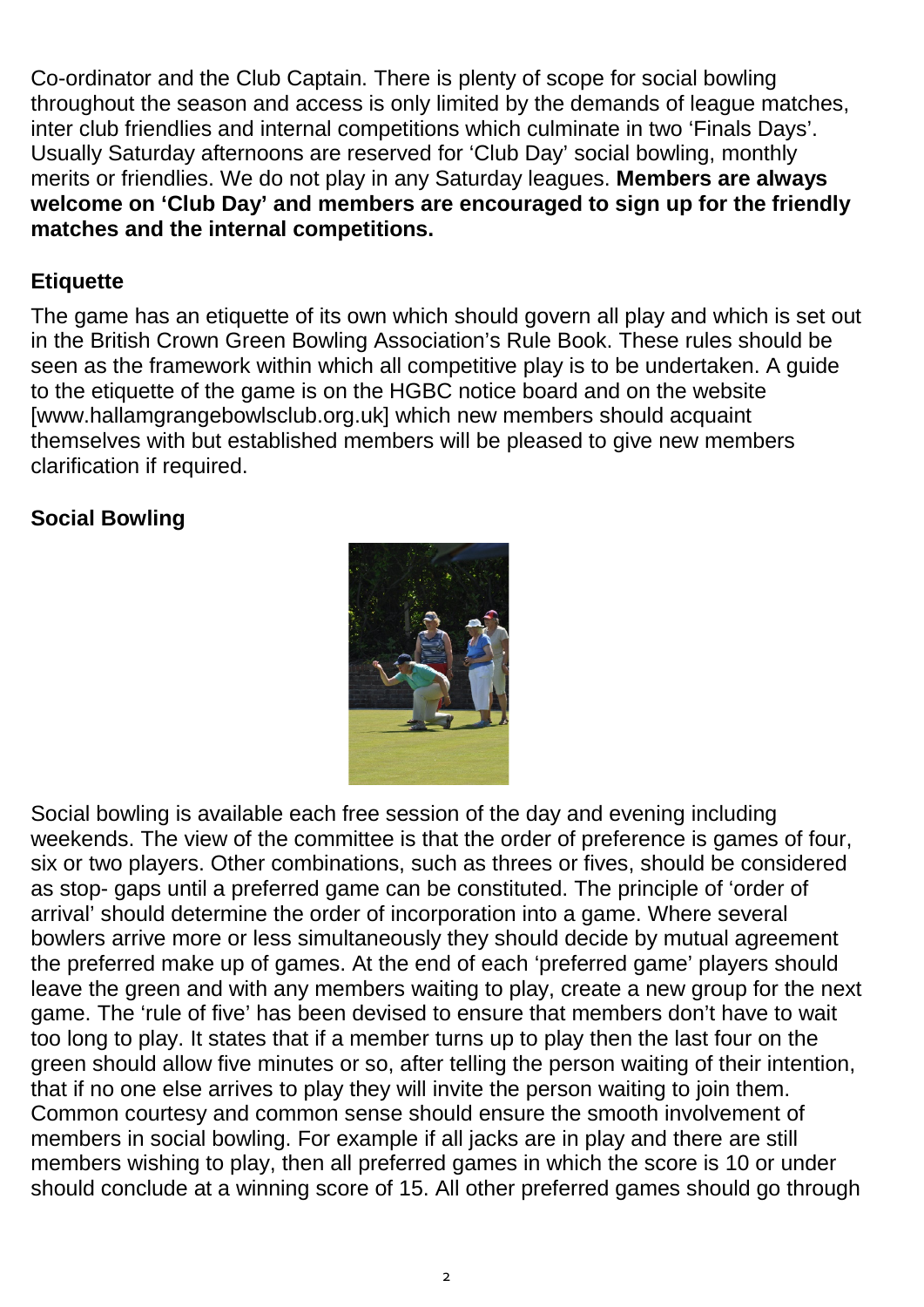to the final score of 21. None of the above should preclude members from arranging to play games at other times.

#### **General advice when playing**

At any time, whether it be league matches, internal competitions, friendlies or social bowling, behaviour on the green makes certain demands which may be expressed in the following do's and don'ts.

**Do** treat players with courtesy

**Do** effect introductions at the beginning of the game

**Do** wait for opponent's bowls to come to rest before bowling your own wood

**Do** extend thanks at the end of the game

**Don't** cross the line of play of your own end or any others – walk round the green

**Don't** move around by the 'head' in ways which will distract other players in your own or the opposition's team

**Don't** bowl a wood before another player's wood has come to rest

**Don't** stand directly behind the jack in the 'head'

## **Firing**

Any wood delivered with the velocity required to remove the shot wood from the playing surface or to destroy the head should be deemed a firing shot. In such circumstances Law 8.15 states 'If a player wishes to fire he/she should:

Indicate his/her intention.

Accept responsibility for any injuries to individuals or damage to equipment resulting directly from firing.

Nominate a playing partner to stand at the head and oversee the outcome of the firing.

## **Competitions**

The Club is involved in competitions in local leagues, friendly matches with other clubs and between members within the Club.

## **Domestic Competitions**

The handicap tournament takes place between mid-May and the finals day in early July. These tournaments are Ladies and Gents round peg, Ladies and Gents singles, Ladies and Gents doubles and Mixed Doubles

The open tournament [non- handicap] takes place between mid -July and the finals day in early September. These tournaments are Open Doubles, Open Singles [the Hoult Trophy], the Veterans Cup [for over 60's] and the Novice Cup [for members who have not yet won a tournament]. An award is also made to the most improved player in the Club.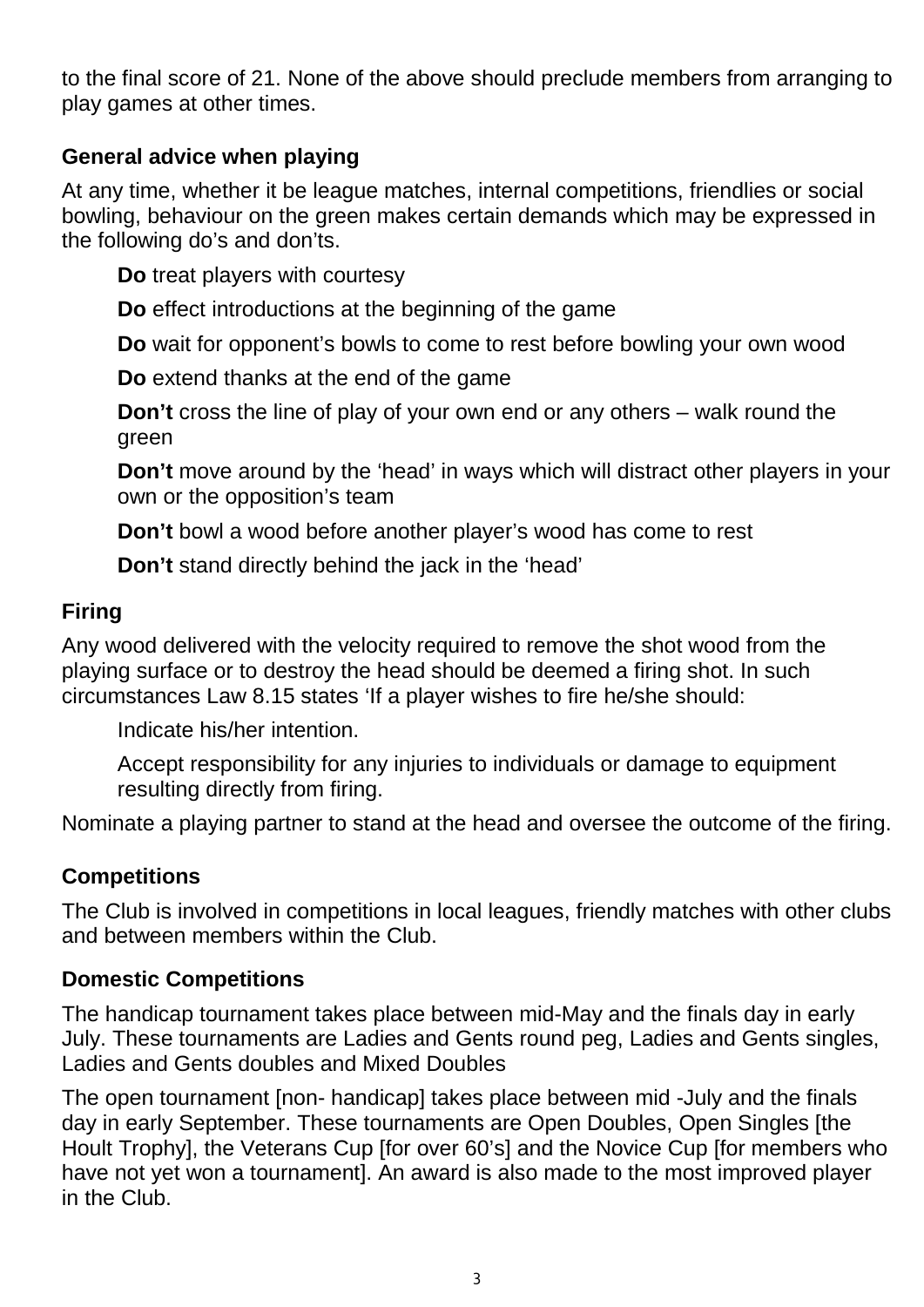A separate day tournament called the Watson Trophy is also played towards the end of the season and the Monthly Merit, which is played over the season, has its final in mid-September. A particular highlight of social bowling is the annual Ladies versus Gents competition which is rounded off with a fish and chip supper in the bowling club's pavilion.



#### **League Competitions**

We are pleased that there are 9 league teams at Hallam Grange Bowling Club giving members plenty of scope to play competitively enabling them to improve their game and attain as high a standard as possible, if that is their wish. Awards are made to the players with the highest average in each of our teams and it is possible to be in the running for the best player overall in the league. The teams and leagues are as follows;

Monday morning Ladies Vets. There are 2 teams so the green is always in use.

Tuesday evening Sheffield and Hallamshire. There are 2 mixed teams so the green is always in use.

Wednesday afternoon men's Vets team. 1 team so the green is used on alternate weeks.

Friday morning Ladies Doubles. There are 2 teams so the green is always in use.

Friday evening Works League. There are 2 mixed teams so the green is always in use.

In addition to the above the green is occasionally used by the League as a neutral venue.

#### **Inter-Club Friendlies**



These are organized by the Club Captain and are spread throughout the summer. 'Home' and 'Away' matches traditionally involve Abbeydale B.C., De La Salle B.C., Fulwood B.C., Tideswell B.C., Partially Sighted B.C., plus internal matches against the Bridge and Tennis sections of the Club.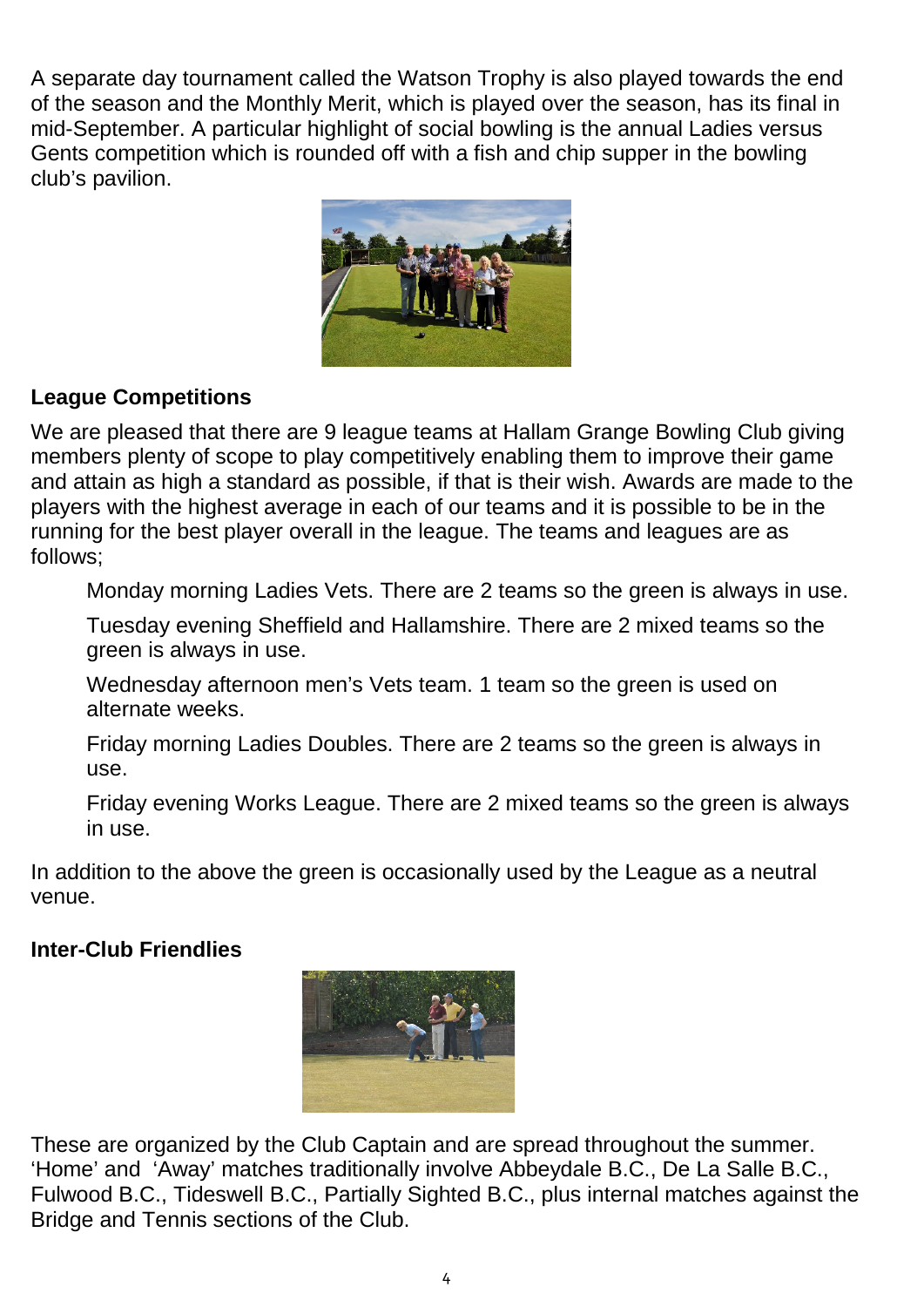**It is important to point out that details of all our commitments, social and competitive, are available on the Club's website** 

**[www.hallamgrangebowlsclub.org.uk], on the Club's Notice Board and that an electronic copy will be emailed to you at the beginning of the season**. **Hard copies of the calendar/fixture list will also be available in the pavilion for collection.**

#### **Winter Activities**

This is growing in popularity for bowlers at Hallam Grange. There is a well established group who play indoors regularly at Stocksbridge Leisure Centre and a new group who play indoors at Graves Leisure Centre. 'Short - Mat' bowls also takes place in the main pavilion. A new outdoor facility has been developed at Woodhouse West End B.C. using an artificial, all weather covering. There is a crown to this green and it is rapidly becoming popular across the City.

## **Conclusion**

Without exaggeration you can see the breadth of activities that make up our bowls season and our bowling calendar. There is plenty for everyone. Bowling is healthy and sociable. Bring a friend and enjoy the experience and the fun.

'JUST TURN UP AND ROLL UP!'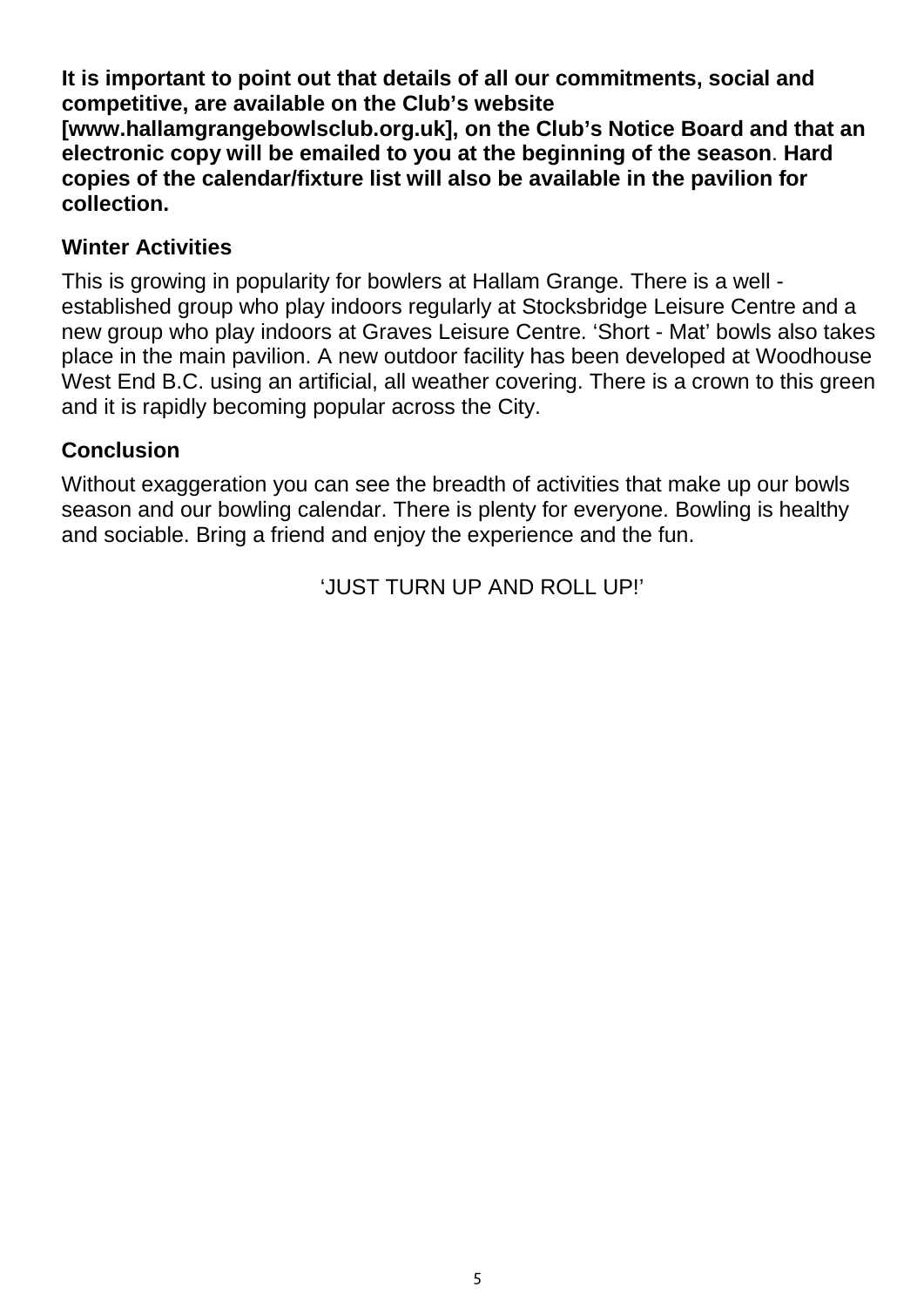## Hallam Grange Bowls Club

#### BOWLING GREEN ETIQUETTE

Sections 1,2,3 and 4 apply only to 'social' bowling and do not apply to competitions, club matches and league games. Sections 5 to 8 apply in all circumstances. The overriding principle which should govern the behaviour of all section members is obviously to behave towards others as you would have them behave towards you.

#### 1. PREFERRED GAMES

The committee view is that the preferred games for Hallam Grange, in order of precedence are-

- 1. Fours
- 2. Sixes
- 3. Singles

Other playing combinations such as threes and fives should be viewed as stop gaps only until a preferred game can be constituted.

#### 2. MAKE UP OF PREFERRED GAMES

The principle of order of arrival should determine the order of incorporation into a preferred game. Where several bowlers arrive more or less simultaneously, they should decide by mutual agreement on the makeup of the preferred games

At the conclusion of each preferred game the players must ensure that no members are waiting to play. If members are waiting to play then those who have just concluded their game and wish to continue playing will leave the green and participate in the makeup of a preferred game incorporating those who have been waiting.

#### 3. EXCESSIVE WAITING TIMES

If all jacks are in play on the green and there are still members wishing to play then the captain or a committee member should request that all preferred games in which the score is 10 or under shall conclude at a winning score of 15. All other preferred games shall go through to the normal final score of 21. If one member arrives whilst games are in progress and the game has not been playing long please make every effort to accommodate them. A lone member should not be waiting for a game longer than 10 minutes (unless by mutual consent) before being invited in.

Thus where there is a game of 6 it is suggested that 2 players leave to join the single player and use an extra set of woods.

Alternatively, when a game has been in progress for some time it should finish at 11 or 15 points.

Where there are 2 'late arrivals' they are asked to play a singles game until an established game has finished, when they should be invited to join in.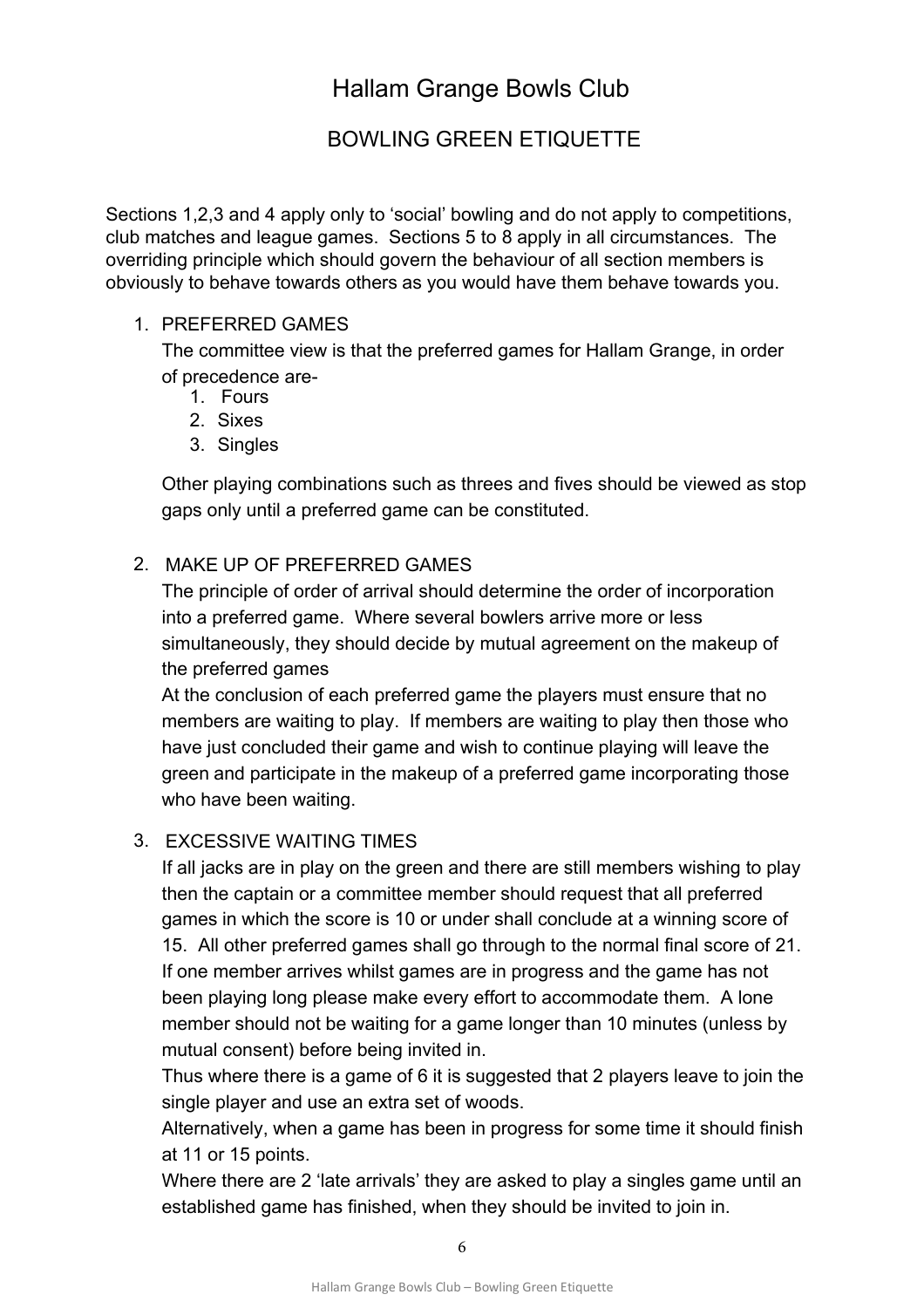#### 4. ARRANGED FOURS

Arranged fours are permitted at all times except Each day 13.30 to 16 00 Monday to Thursday 18.00 to 20.00

5. INTERFERENCE WITH PLAY.

Bowlers should not walk across the green, they should walk around the edge. Bowlers should not stand directly behind the jack in the head.

6. FIRING

Any wood delivered with the velocity required to remove the shot wood from the playing surface or to destroy the head should be deemed a firing shot.

#### 7. REQUIREMENTS ON USING A FIRING

SHOT If a player wishes to fire at a head he should –

- Indicate the intention
- Accept responsibility for any injuries to individuals or damage to equipment resulting directly from the firing.
- Nominate a playing partner to stand at the head and oversee the outcome of the firing
- Ensure that all bowlers and spectators near the head are aware of his intention bearing in mind that some members have impaired hearing.

#### 8. CONTROLLED WEIGHT

A wood delivered with the velocity required to remove the shot wood yet coming to rest in the vicinity of the jack shall be deemed to be a controlled weight shot.